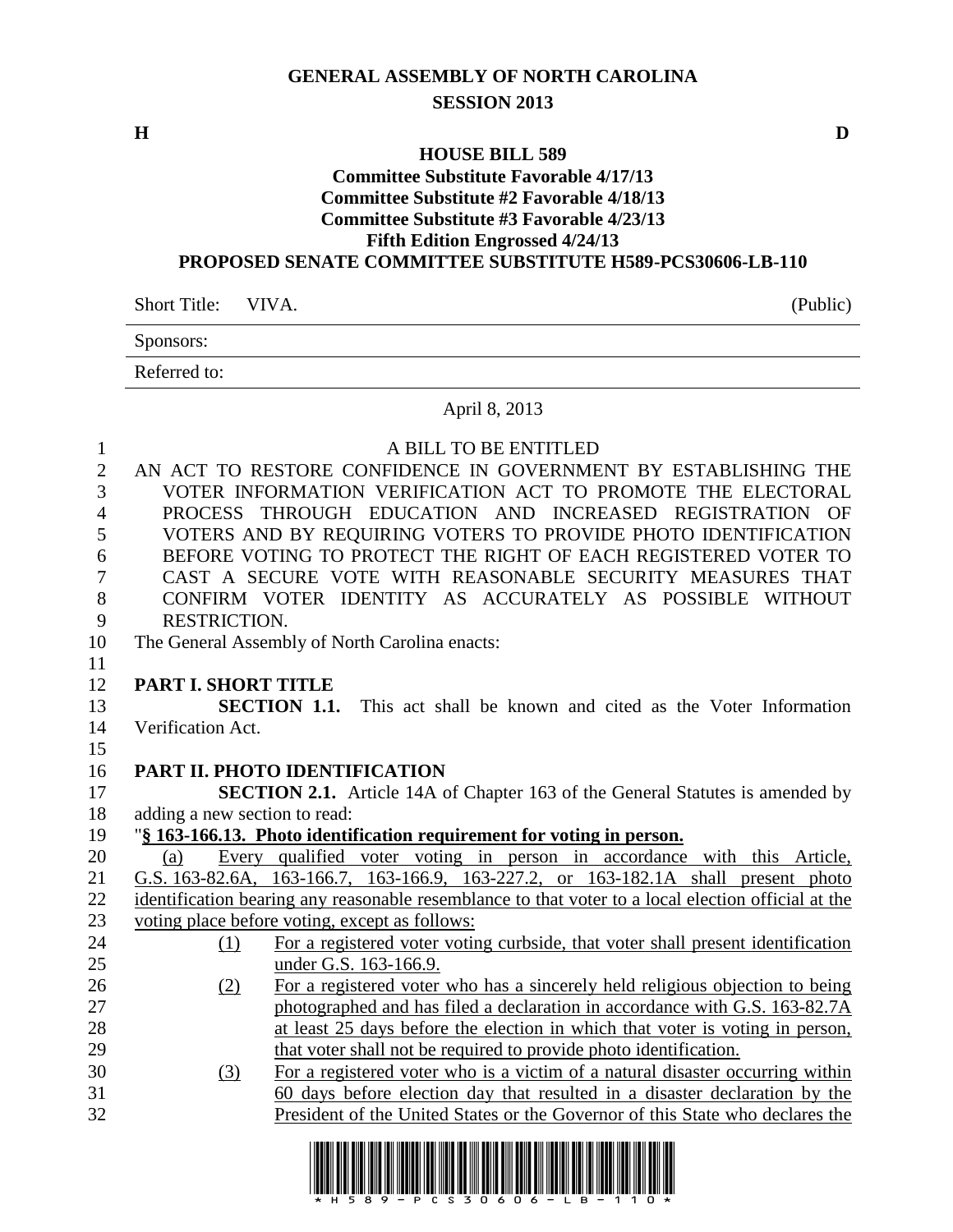|                                | <b>General Assembly Of North Carolina</b>                                     | <b>Session 2013</b>                                                                                                                                  |
|--------------------------------|-------------------------------------------------------------------------------|------------------------------------------------------------------------------------------------------------------------------------------------------|
| $\mathbf{1}$<br>$\overline{2}$ |                                                                               | lack of photo identification due to the natural disaster on a form provided by<br>the State Board, that voter shall not be required to provide photo |
| 3                              |                                                                               | identification in any county subject to such declaration. The form shall be                                                                          |
| 4                              |                                                                               | available from the State Board of Elections, from each county board of                                                                               |
| 5                              |                                                                               | elections in a county subject to the disaster declaration, and at each polling                                                                       |
| 6                              |                                                                               | place and one-stop early voting site in that county. The voter shall submit the                                                                      |
| $\overline{7}$                 | completed form at the time of voting.                                         |                                                                                                                                                      |
| 8                              | (b)                                                                           | Any voter who complies with subsection (a) of this section shall be permitted to                                                                     |
| 9                              | vote.                                                                         |                                                                                                                                                      |
| 10                             | (c)                                                                           | Any voter who does not comply with subsection (a) of this section shall be                                                                           |
| 11<br>12                       | G.S. 163-182.1A.                                                              | permitted to vote a provisional official ballot which shall be counted in accordance with                                                            |
| 13                             | (d)                                                                           | The local election official to whom the photo identification is presented shall                                                                      |
| 14                             |                                                                               | determine if the photo identification bears any reasonable resemblance to the voter presenting                                                       |
| 15                             |                                                                               | the photo identification. If it is determined that the photo identification does not bear any                                                        |
| 16                             |                                                                               | reasonable resemblance to the voter, the local election official shall comply with                                                                   |
| 17                             | G.S. 163-166.14.                                                              |                                                                                                                                                      |
| 18                             | (e)                                                                           | As used in this section, "photo identification" means any one of the following that                                                                  |
| 19                             |                                                                               | contains a photograph of the registered voter. In addition, the photo identification shall have a                                                    |
| 20                             |                                                                               | printed expiration date and has not expired, provided that any voter having attained the age of                                                      |
| 21                             |                                                                               | 70 years at the time of presentation at the voting place shall be permitted to present an expired                                                    |
| 22                             |                                                                               | form of any of the following that was unexpired on the voter's 70th birthday. Notwithstanding                                                        |
| 23                             |                                                                               | the previous sentence, in the case of identification under subdivisions (4) through (6) of this                                                      |
| 24                             |                                                                               | subsection, if it does not contain a printed expiration date, it shall be acceptable if it has a                                                     |
| 25                             |                                                                               | printed issuance date that is not more than eight years before it is presented for voting:                                                           |
| 26                             | (1)                                                                           | A North Carolina drivers license issued under Article 2 of Chapter 20 of the                                                                         |
| 27                             |                                                                               | General Statutes, including a learner's permit or a provisional license.                                                                             |
| 28                             | (2)                                                                           | A special identification card for nonoperators issued under G.S. 20-37.7.                                                                            |
| 29                             | A United States passport.<br>(3)                                              |                                                                                                                                                      |
| 30                             | A United States military identification card.<br>$\left(4\right)$             |                                                                                                                                                      |
| 31                             | (5)                                                                           | A Veterans Identification Card issued by the United States Department of                                                                             |
| 32                             |                                                                               | Veterans Affairs for use at Veterans Administration medical facilities.                                                                              |
| 33                             | $\underline{(6)}$                                                             | A tribal enrollment card issued by a federally recognized tribe or a tribe                                                                           |
| 34                             |                                                                               | recognized by this State under Chapter 71A of the General Statutes.                                                                                  |
| 35                             | (7)                                                                           | A drivers license or nonoperators identification card issued by another state,                                                                       |
| 36                             |                                                                               | the District of Columbia, or a territory or commonwealth of the United                                                                               |
| 37                             |                                                                               | States, but only if the voter's voter registration was within 90 days of the                                                                         |
| 38                             | election."                                                                    |                                                                                                                                                      |
| 39<br>40                       |                                                                               | <b>SECTION 2.2.</b> Article 14A of Chapter 163 of the General Statutes is amended by                                                                 |
| 41                             | adding a new section to read:                                                 | "§ 163-166.14. Evaluation of determination of nonreasonable resemblance of photo                                                                     |
| 42                             | identification.                                                               |                                                                                                                                                      |
| 43                             | (a)                                                                           | <u>Any local election official that determines the photo identification presented by a</u>                                                           |
| 44                             |                                                                               | voter in accordance with G.S. 163-166.13 does not bear any reasonable resemblance to that                                                            |
| 45                             | voter shall notify the judges of election of the determination.               |                                                                                                                                                      |
| 46                             | (b)                                                                           | When notified under subsection (a) of this section, the judges of election present                                                                   |
| 47                             |                                                                               | shall review the photo identification presented and the voter to determine if the photo                                                              |
| 48                             |                                                                               | identification bears any reasonable resemblance to that voter. The judges of election present                                                        |
| 49                             |                                                                               | may consider information presented by the voter in addition to the photo identification and                                                          |
| 50                             | shall construe all evidence presented in a light most favorable to the voter. |                                                                                                                                                      |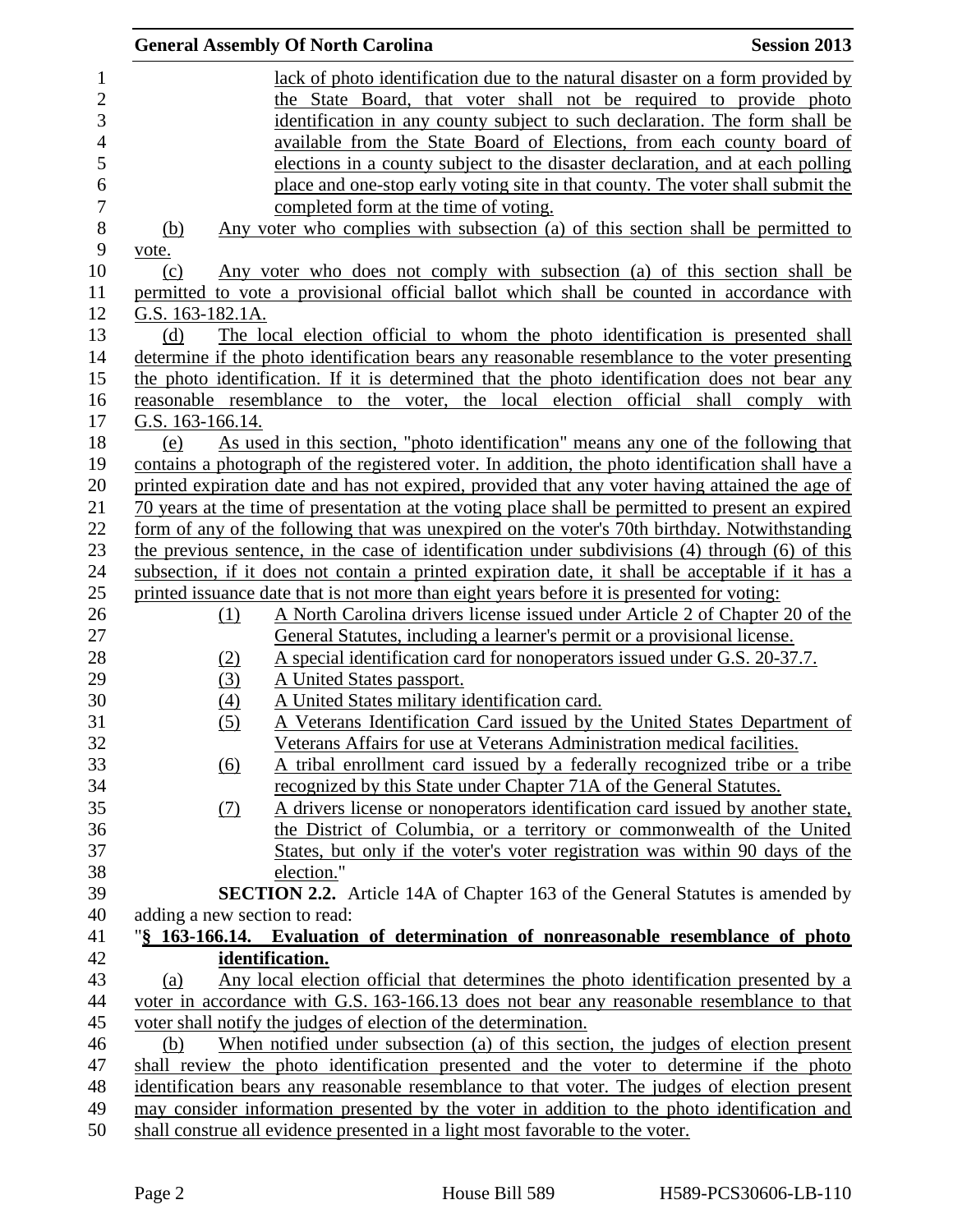# **General Assembly Of North Carolina Session 2013** (c) A voter subject to subsections (a) and (b) of this section shall be permitted to vote unless the judges of election present unanimously agree that the photo identification presented does not bear any reasonable resemblance to that voter. The failure of the judges of election present to unanimously agree that photo identification presented by a voter does not bear any reasonable resemblance to that voter shall be dispositive of any challenges that may otherwise 6 be made under G.S.  $163-85(c)(10)$ .<br>
7 (d) A voter subject to subset (d) A voter subject to subsections (a) and (b) of this section shall be permitted to vote a provisional ballot in accordance with G.S. 163-88.1 if the judges of election present unanimously agree that the photo identification presented does not bear any reasonable resemblance to that voter. (e) At any time a voter presents photo identification to a local election official other than on election day, the county board of elections shall have available to the local election official judges of election for the review required under subsection (b) of this section, appointed in the manner as is in Article 5 of this Chapter, except that the individuals (i) may reside anywhere in the county or (ii) be an employee of the county or the State. Neither the local election official nor the judges of election may be a county board member. The county board is not required to have the same judges of election available throughout the time period a voter may present photo identification other than on election day but shall have at least two judges, who are not of the same political party affiliation, available at all times during that period. (f) Any local or State employee appointed to serve as a judge of election may hold that office in addition to the number permitted by G.S. 128-1.1. (g) The county board of elections shall cause to be made a record of all voters subject to subsection (c) of this section. The record shall include all of the following: 25 (1) The name and address of the voter. (2) The name of the local election official under subsection (a) of this section. (3) The names and a record of how each judge of election voted under 28 subsection (b) of this section. (4) The date of the determinations under subsections (a) and (b) of this section. (5) A brief description of the photo identification presented by the voter. (h) For purposes of this section, the term "judges of election" shall have the following meanings: (1) On election day, the chief judge and judges of election as appointed under Article 5 of this Chapter. (2) Any time other than on election day, the individuals appointed under subsection (e) of this section. (i) The State Board shall adopt rules for the administration of this section." **SECTION 2.3.** Article 7A of Chapter 163 of the General Statutes is amended by adding a new section to read: "**§ 163-82.7A. Declaration of religious objection to photograph.** 41 (a) At the time of approval of the application to register to vote, a voter with a sincerely held religious objection to being photographed may execute a declaration before an election official to that effect to be incorporated as part of the official record of voter registration. (b) At any time after the voter has registered to vote that the voter has determined the voter has a sincerely held religious objection to being photographed, that voter may execute a declaration before an election official to be incorporated as part of the official record of that voter's voter registration. (c) At any time after a voter has executed a declaration before an election official under this section and that voter no longer has a sincerely held religious objection to being photographed, that voter may request the cancellation of the declaration in writing to the county board.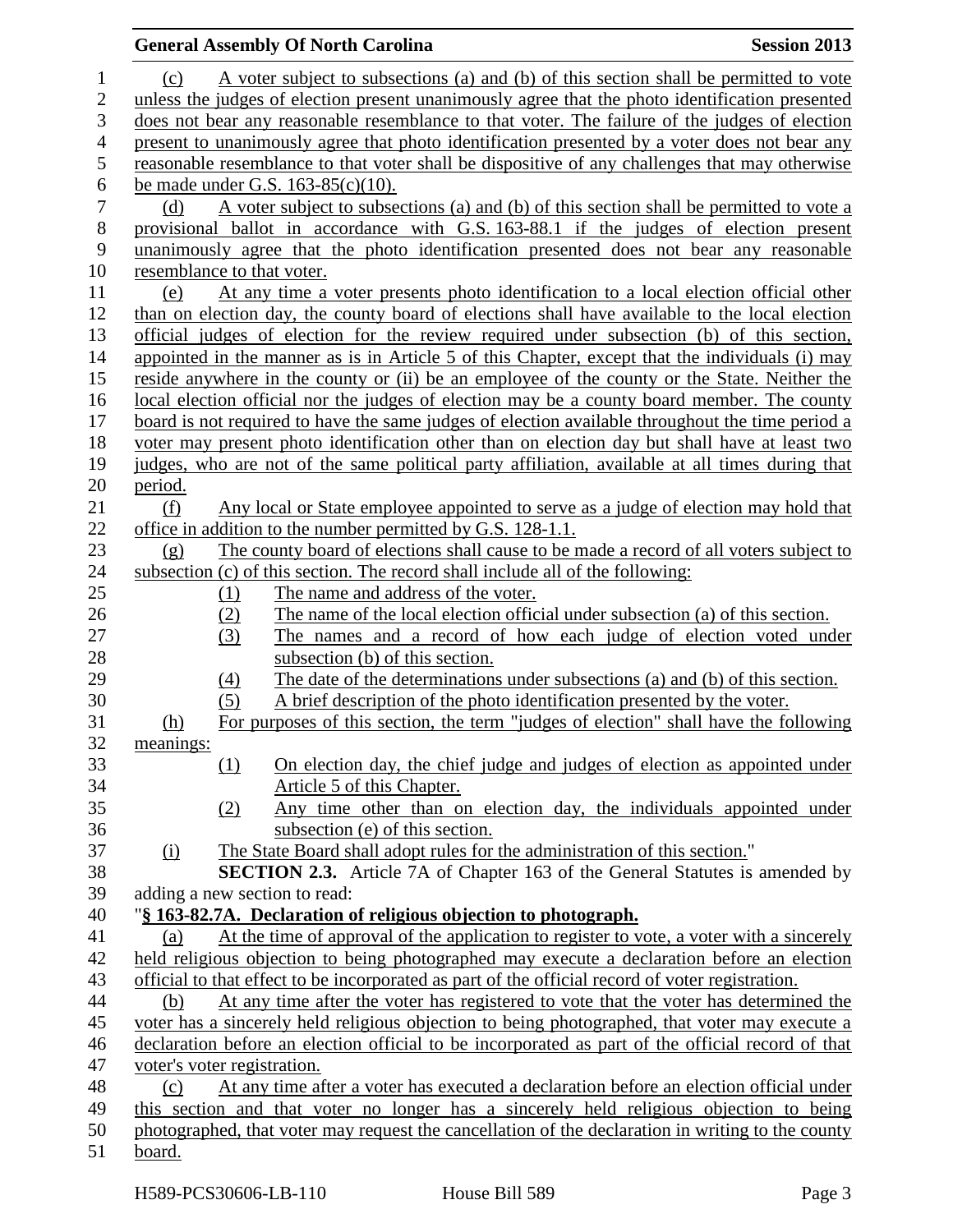|                  | <b>General Assembly Of North Carolina</b><br><b>Session 2013</b>                                                                                                                                 |  |
|------------------|--------------------------------------------------------------------------------------------------------------------------------------------------------------------------------------------------|--|
| 1                | All declarations under subsections (a) and (b) of this section shall include a<br>(d)                                                                                                            |  |
| $\sqrt{2}$       | statement by the voter that the voter has a sincerely held religious objection to being                                                                                                          |  |
| $\mathfrak{Z}$   | photographed and a requirement for the signature of the voter, which includes a notice that a                                                                                                    |  |
| $\overline{4}$   | false or fraudulent declaration is a Class I felony pursuant to G.S. 163-275(13).                                                                                                                |  |
| 5                | The State Board shall adopt rules to establish a standard form for the administration<br>(e)                                                                                                     |  |
| 6                | of this section."                                                                                                                                                                                |  |
| $\boldsymbol{7}$ | <b>SECTION 2.4.</b> G.S. 163-82.6A(b) reads as rewritten:                                                                                                                                        |  |
| $8\,$            | Both Attestation and Proof of Residence Required. – To vote under this section, a<br>"(b)                                                                                                        |  |
| 9                | voter shall present photo identification in accordance with G.S. 163-166.13. This requirement is                                                                                                 |  |
| 10               | separate from the requirement to provide proof of residence under subdivision (2) of this                                                                                                        |  |
| 11               | subsection. To register and vote under this section, the person shall do both of the following:                                                                                                  |  |
| 12               | Complete a voter registration form as prescribed in G.S. 163-82.4, including<br>(1)                                                                                                              |  |
| 13               | the attestation requirement of G.S. 163-82.4(b) that the person meets each                                                                                                                       |  |
| 14               | eligibility requirement. Such attestation is signed under penalty of a Class I                                                                                                                   |  |
| 15               | felony under G.S. $163-275(13)$ ; and                                                                                                                                                            |  |
| 16               | Provide proof of residence by presenting any of the following valid<br>(2)                                                                                                                       |  |
| 17               | documents that show the person's current name and current residence                                                                                                                              |  |
| 18               | address: a North Carolina drivers license, a photo identification from a                                                                                                                         |  |
| 19               | government agency, or any of the documents listed in G.S. $163-166.12(a)(2)$ .                                                                                                                   |  |
| 20               | The State Board of Elections may designate additional documents or                                                                                                                               |  |
| 21               | methods that suffice and shall prescribe procedures for establishing proof of                                                                                                                    |  |
| 22               | residence."                                                                                                                                                                                      |  |
| 23               | <b>SECTION 2.5.</b> G.S. 163-166.7(a) reads as rewritten:                                                                                                                                        |  |
| 24               | Checking Registration. $- A$ person seeking to vote shall enter the voting enclosure<br>" $(a)$                                                                                                  |  |
| 25               | through the appropriate entrance. A precinct official assigned to check registration shall at once                                                                                               |  |
| 26               | ask the voter to state current name and residence address. The voter shall answer by stating                                                                                                     |  |
| 27<br>28         | current name and residence address. address and presenting photo identification in accordance<br>with G.S. 163-166.13. In a primary election, that voter shall also be asked to state, and shall |  |
| 29               | state, the political party with which the voter is affiliated or, if unaffiliated, the authorizing                                                                                               |  |
| 30               | party in which the voter wishes to vote. After examination, that official shall state whether that                                                                                               |  |
| 31               | voter is duly registered to vote in that precinct and shall direct that voter to the voting                                                                                                      |  |
| 32               | equipment or to the official assigned to distribute official ballots. If a precinct official states                                                                                              |  |
| 33               | that the person is duly registered, the person shall sign the pollbook, other voting record, or                                                                                                  |  |
| 34               | voter authorization document in accordance with subsection (c) of this section before voting."                                                                                                   |  |
| 35               | <b>SECTION 2.6.</b> G.S. 163-166.9 reads as rewritten:                                                                                                                                           |  |
| 36               | "§ 163-166.9. Curbside voting.                                                                                                                                                                   |  |
| 37               | In any election or referendum, if any qualified voter is able to travel to the voting<br>(a)                                                                                                     |  |
| 38               | place, but because of age or physical disability and physical barriers encountered at the voting                                                                                                 |  |
| 39               | place is unable to enter the voting enclosure to vote in person without physical assistance, that                                                                                                |  |
| 40               | voter shall be allowed to vote either in the vehicle conveying that voter or in the immediate                                                                                                    |  |
| 41               | proximity of the voting place.                                                                                                                                                                   |  |
| 42               | Any qualified voter voting under this section shall comply with G.S. $163-166.13(a)$<br>(b)                                                                                                      |  |
| 43               | by one of the following means:                                                                                                                                                                   |  |
| 44               | <u>Presenting photo identification in accordance with G.S. 163-166.13(a).</u><br>(1)                                                                                                             |  |
| 45               | Presenting a copy of a document listed in G.S. $163-166.12(a)(2)$ .<br>(2)                                                                                                                       |  |
| 46               | The State Board of Elections shall promulgate adopt rules for the administration of<br>(c)                                                                                                       |  |
| 47               | this section."                                                                                                                                                                                   |  |
| 48               | <b>SECTION 2.7.</b> G.S. 163-227.2(b) reads as rewritten:                                                                                                                                        |  |
| 49               | Not earlier than the third Thursday before an election, in which absentee ballots are<br>" $(b)$                                                                                                 |  |
| 50               | authorized, in which a voter seeks to vote and not later than 1:00 P.M. on the last Saturday                                                                                                     |  |
| 51               | before that election, the voter shall appear in person only at the office of the county board of                                                                                                 |  |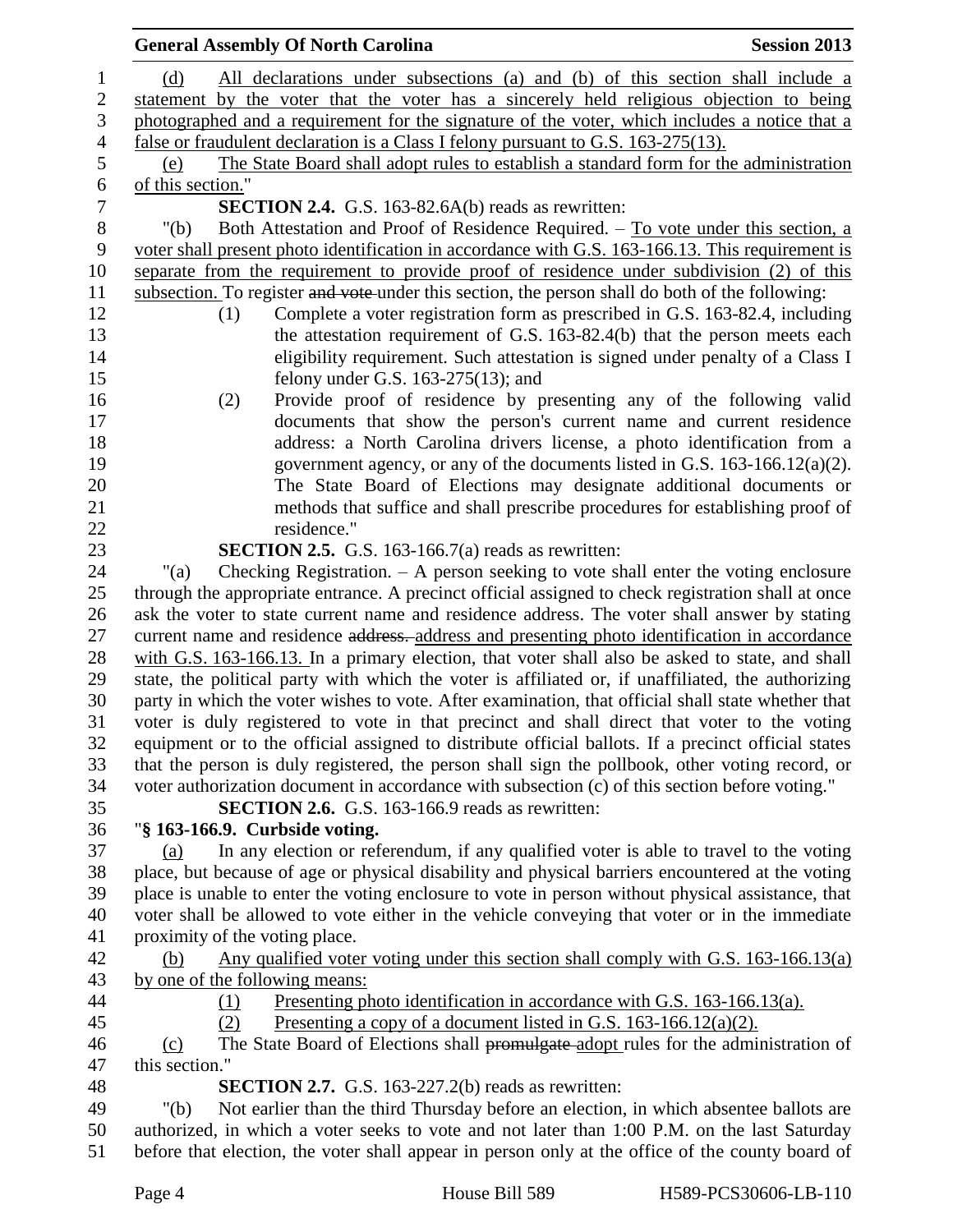#### **General Assembly Of North Carolina Session 2013**

 elections, except as provided in subsection (g) of this section. A county board of elections shall conduct one-stop voting on the last Saturday before the election until 1:00 P.M. and may conduct it until 5:00 P.M. on that Saturday. That voter shall enter the voting enclosure at the board office through the appropriate entrance and shall at once state his or her name and place 5 of residence to an authorized member or employee of the board. board and present photo identification in accordance with G.S. 163-166.13. In a primary election, the voter shall also state the political party with which the voter affiliates and in whose primary the voter desires to vote, or if the voter is an unaffiliated voter permitted to vote in the primary of a particular party under G.S. 163-119, the voter shall state the name of the authorizing political party in whose primary he wishes to vote. The board member or employee to whom the voter gives this information shall announce the name and residence of the voter in a distinct tone of voice. After examining the registration records, an employee of the board shall state whether the person seeking to vote is duly registered. If the voter is found to be registered that voter may request that the authorized member or employee of the board furnish the voter with an application form as specified in G.S. 163-227. The voter shall complete the application in the presence of the authorized member or employee of the board, and shall deliver the application to that person." **SECTION 2.8.** Article 15A of Chapter 163 of the General Statutes is amended by adding a new section to read: "**§ 163-182.1A. Counting of provisional official ballots cast due to failure to provide photo identification when voting in person.** (a) Unless disqualified for some other reason provided by law, the county board of elections shall find that a voter's provisional official ballot cast wholly or partly as a result of failing to present photo identification when voting in person in accordance with G.S. 163-166.13 is valid and direct that the provisional ballot be opened and counted in accordance with this Chapter if the voter complies with this section. (b) A voter who casts a provisional official ballot wholly or partly as a result of failing to present photo identification when voting in person in accordance with G.S. 163-166.13 may comply with this section by appearing in person at the county board of elections and doing one of the following: (1) Presenting photo identification as defined in G.S. 163-166.13(e) that bears any reasonable resemblance to the voter. The local election official to whom the photo identification is presented shall determine if the photo identification bears any reasonable resemblance to that voter. If not, that local election official shall comply with G.S. 163-166.14. (2) Presenting any of the documents listed in G.S. 163-166.12(a)(2) and declaring that the voter has a sincerely held religious objection to being photographed. That voter shall also be offered an opportunity to execute a declaration under G.S. 163-82.7A for future elections. (c) All identification under subsection (b) of this section shall be presented to the county board of elections not later than 12:00 noon the day prior to the time set for the convening of the election canvass pursuant to G.S. 163-182.5. (d) If the county board of elections determines that a voter has also cast a provisional official ballot for a cause other than the voter's failure to provide photo identification in accordance with G.S. 163-166.13, the county board shall do all of the following: (1) Note on the envelope containing the provisional official ballot that the voter has complied with the proof of identification requirement. (2) Proceed to determine any other reasons for which the provisional official ballot was cast provisionally before ruling on the validity of the voter's provisional official ballot." **SECTION 2.9.** G.S. 163-87 reads as rewritten: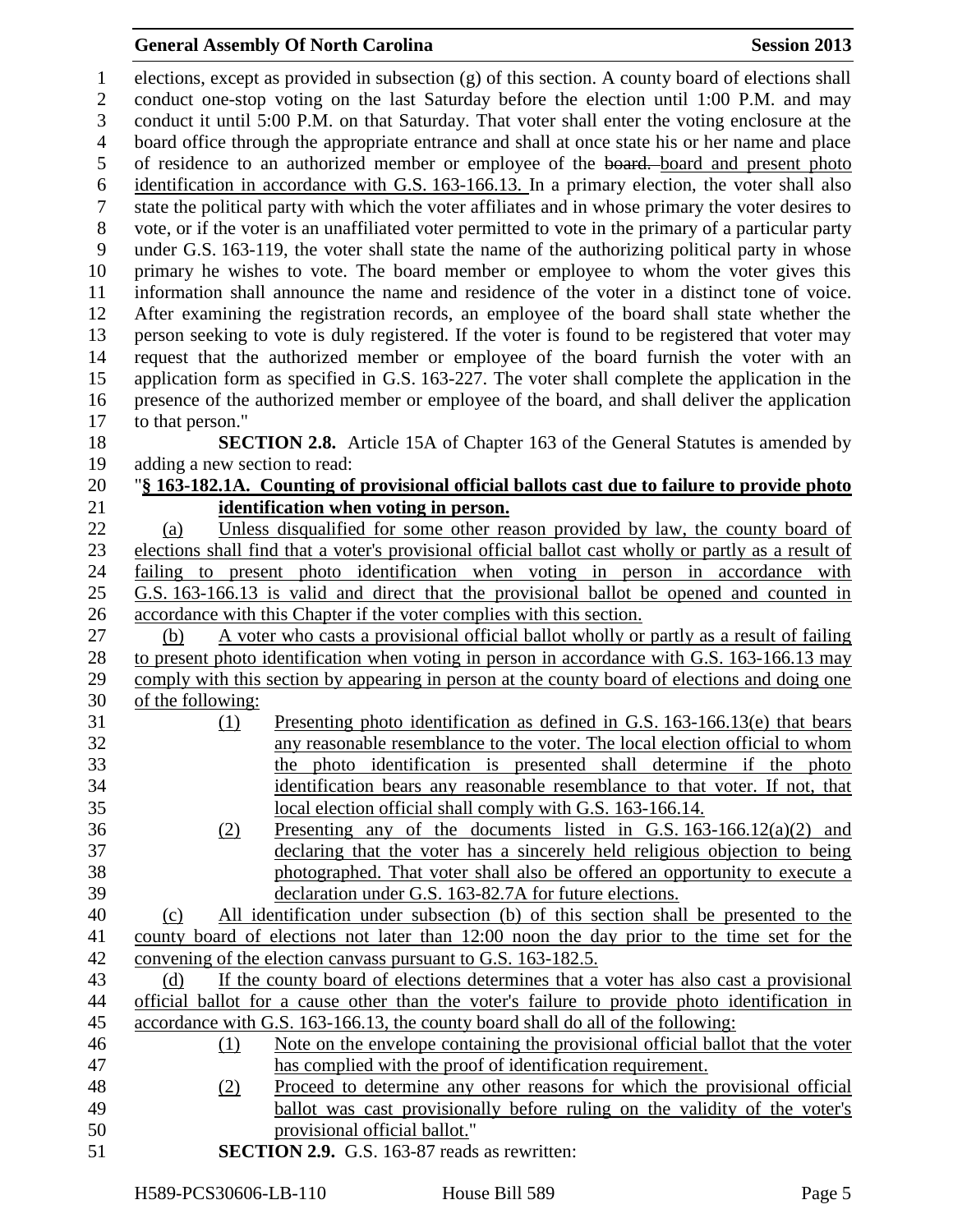|                  |                                    | <b>General Assembly Of North Carolina</b>                                                          | <b>Session 2013</b>     |
|------------------|------------------------------------|----------------------------------------------------------------------------------------------------|-------------------------|
| $\mathbf{1}$     |                                    | "§ 163-87. Challenges allowed on day of primary or election.                                       |                         |
| $\mathbf{2}$     |                                    | On the day of a primary or election, at the time a registered voter offers to vote, any other      |                         |
| 3                |                                    | registered voter of the precinct may exercise the right of challenge, and when he the voter does   |                         |
| $\overline{4}$   |                                    | so may enter the voting enclosure to make the challenge, but he the voter shall retire therefrom   |                         |
| 5                | as soon as the challenge is heard. |                                                                                                    |                         |
| 6                |                                    | On the day of a primary or election, any other registered voter of the precinct may                |                         |
| $\boldsymbol{7}$ |                                    | challenge a person for one or more of the following reasons:                                       |                         |
| $8\,$            | (1)                                | One or more of the reasons listed in G.S. 163-85(c).                                               |                         |
| 9                | (2)                                | That the person has already voted in that primary or election.                                     |                         |
| 10               | (3)                                | Repealed by Session Laws 2009-541, s. 16.1(b), effective August 28, 2009.                          |                         |
| 11               | (4)                                | If the challenge is made with respect to voting in a partisan primary, that the                    |                         |
| 12               |                                    | person is a registered voter of another political party.                                           |                         |
| 13               | (5)                                | The voter does not present photo identification in accordance with                                 |                         |
| 14               |                                    | G.S. 163-166.13.                                                                                   |                         |
| 15               |                                    | The chief judge, judge, or assistant appointed under G.S. 163-41 or 163-42 may enter               |                         |
| 16               |                                    | challenges under this section against voters in the precinct for which appointed regardless of     |                         |
| 17               |                                    | the place of residence of the chief judge, judge, or assistant.                                    |                         |
| 18               |                                    | If a person is challenged under this subsection, and the challenge is sustained under              |                         |
| 19               |                                    | G.S. $163-85(c)(3)$ , the voter may still transfer his registration under G.S. $163-82.15(e)$ if   |                         |
| 20               |                                    | eligible under that section, and the registration shall not be cancelled under G.S. 163-90.2(a) if |                         |
| 21               |                                    | the transfer is made. A person who has transferred his registration under G.S. 163-82.15(e) may    |                         |
| 22               |                                    | be challenged at the precinct to which the registration is being transferred."                     |                         |
| 23               |                                    |                                                                                                    |                         |
| 24               |                                    | PART III. IMPLEMENTATION                                                                           |                         |
| 25               |                                    | <b>SECTION 3.1.</b> G.S. 20-37.7(d) reads as rewritten:                                            |                         |
| 26               | " $(d)$                            | Expiration and Fee. $-$ A special identification card issued to a person for the first             |                         |
| 27               |                                    | time under this section expires when a drivers license issued on the same day to that person       |                         |
| 28               |                                    | would expire. A special identification card renewed under this section expires when a drivers      |                         |
| 29               |                                    | license renewed by the card holder on the same day would expire.                                   |                         |
| 30               |                                    | The fee for a special identification card is the same as the fee set in G.S. 20-14 for a           |                         |
| 31               |                                    | duplicate license. The fee does not apply to a special identification card issued to a resident of |                         |
| 32               | this State as follows:             |                                                                                                    |                         |
| 33               | (1)                                | who The applicant is legally blind, blind.                                                         |                         |
| 34               | (2)                                | The applicant is at least 70 years old, old.                                                       |                         |
| 35               | (3)                                | The applicant is homeless, has been issued a drivers license but the drivers                       |                         |
| 36               |                                    | license is cancelled under G.S. 20-15, in accordance with G.S. 20-9(e) and                         |                         |
| 37               |                                    | (g), as a result of a physical or mental disability or disease.                                    |                         |
| 38               | $\underline{(4)}$                  | The applicant is homeless. To obtain a special identification card without                         |                         |
| 39               |                                    | paying a fee, a homeless person must present a letter to the Division from                         |                         |
| 40               |                                    | the director of a facility that provides care or shelter to homeless persons                       |                         |
| 41               |                                    | verifying that the person is homeless.                                                             |                         |
| 42               | (5)                                | The applicant is registered to vote in this State and does not have photo                          |                         |
| 43               |                                    | identification acceptable under G.S. 163-166.13. To obtain a special                               |                         |
| 44               |                                    | identification card without paying a fee, a registered voter shall sign a                          |                         |
| 45               |                                    | declaration stating the registered voter is registered and does not have other                     |                         |
| 46               |                                    | photo identification acceptable under G.S. 163-166.13. The Division shall                          |                         |
| 47               |                                    | verify that voter registration prior to issuing the special identification card.                   |                         |
| 48               |                                    | declaration<br>shall<br>prominently include<br>Any                                                 | the<br>penalty<br>under |
| 49               |                                    | G.S. 163-275(13) for falsely making the declaration.                                               |                         |
| 50               | (6)                                | The applicant is appearing before the Division for the purpose of registering                      |                         |
| 51               |                                    | to vote in accordance with G.S. 163-82.19 and does not have other photo                            |                         |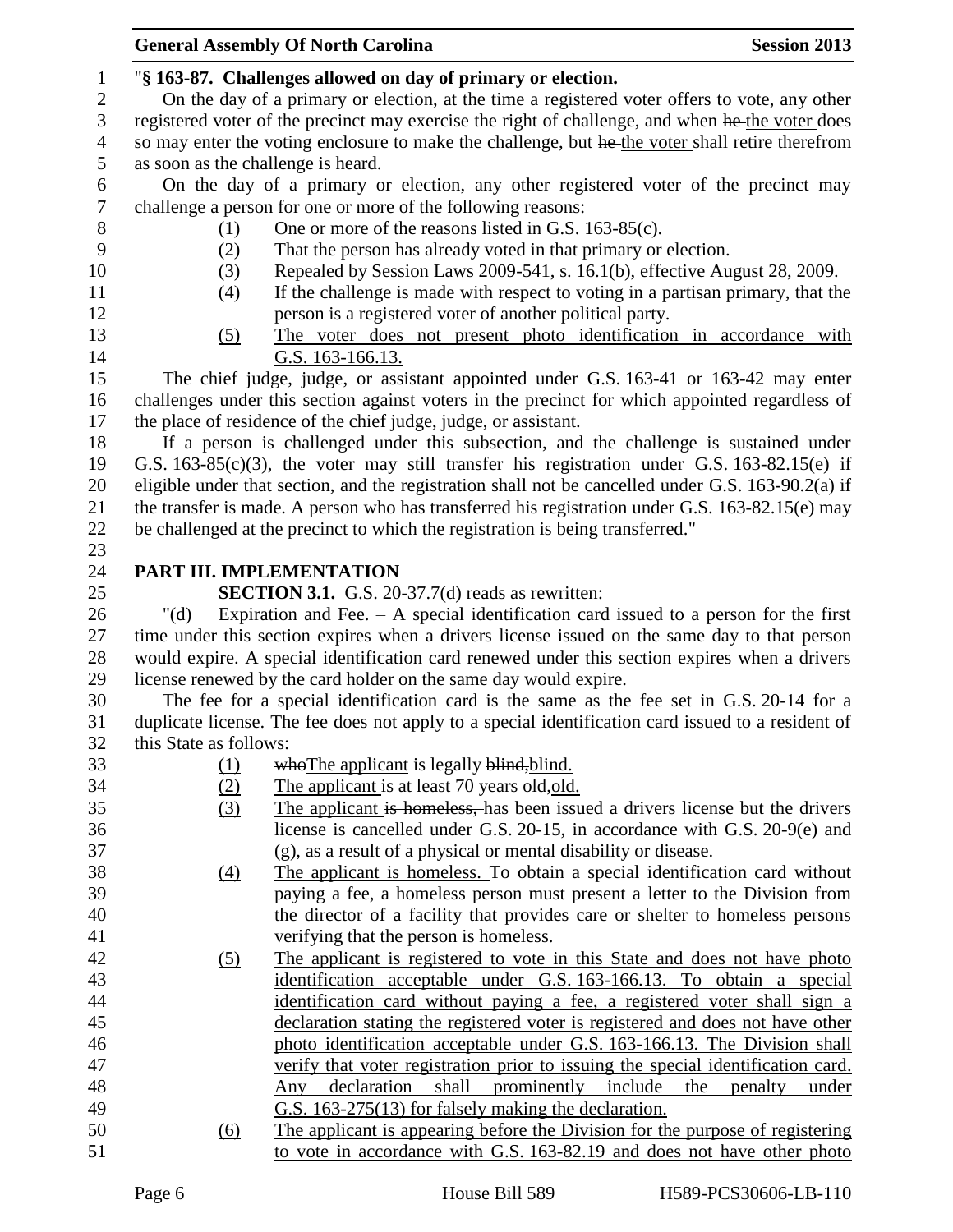|                           | <b>General Assembly Of North Carolina</b>                                                         | <b>Session 2013</b> |
|---------------------------|---------------------------------------------------------------------------------------------------|---------------------|
|                           | identification acceptable under G.S. 163-166.13. To obtain a special                              |                     |
|                           | identification card without paying a fee, that applicant shall sign a                             |                     |
|                           | declaration stating that applicant is registering to vote and does not have                       |                     |
|                           | photo identification acceptable under G.S. 163-166.13. Any<br>other                               |                     |
|                           | declaration shall prominently include the penalty under G.S. 163-275(13) for                      |                     |
|                           | falsely making the declaration."                                                                  |                     |
|                           | SECTION 3.2. G.S. 130A-93.1 is amended by adding a new subsection to read:                        |                     |
| " $(c)$                   | Upon verification of voter registration, the State Registrar shall not charge any fee             |                     |
|                           | under subsection (a) of this section to a registered voter who signs a declaration stating the    |                     |
|                           | registered voter is registered to vote in this State and does not have a certified copy of that   |                     |
|                           | registered voter's birth certificate or marriage license necessary to obtain photo identification |                     |
|                           | acceptable under G.S. 163-166.13. Any declaration shall prominently include the penalty under     |                     |
|                           | G.S. 163-275(13) for falsely or fraudulently making the declaration."                             |                     |
|                           | <b>SECTION 3.3.</b> G.S. 161-10(a)(8) reads as rewritten:                                         |                     |
|                           |                                                                                                   |                     |
| "(8)                      | Certified Copies of Birth and Death Certificates and Marriage Licenses. -                         |                     |
|                           | For furnishing a certified copy of a death or birth certificate or marriage                       |                     |
|                           | license ten dollars (\$10.00). Provided however, a Register of Deedsregister                      |                     |
|                           | of deeds, in accordance with G.S. 130A-93, may issue without charge a                             |                     |
|                           | certified Birth Certificate birth certificate to any person over the age of 62                    |                     |
|                           | years. Provided, however, upon verification of voter registration, a register                     |                     |
|                           | of deeds, in accordance with G.S. 130A-93, shall issue without charge a                           |                     |
|                           | certified copy of a birth certificate or a certified copy of a marriage license to                |                     |
|                           | any registered voter who declares the registered voter is registered to vote in                   |                     |
|                           | this State and does not have a certified copy of that registered voter's birth                    |                     |
|                           | certificate or marriage license necessary to obtain photo identification                          |                     |
|                           | acceptable under G.S. 163-166.13. Any declaration shall prominently                               |                     |
|                           | include the penalty under G.S. 163-275(13) for falsely or fraudulently                            |                     |
|                           | making the declaration."                                                                          |                     |
|                           | <b>SECTION 3.4.</b> G.S. 163-275(13) reads as rewritten:                                          |                     |
| "(13)                     | For any person falsely to make or present any certificate or other paper to                       |                     |
|                           | qualify any person fraudulently as a voter, or to attempt thereby to secure to                    |                     |
|                           | any person the privilege of voting; voting, including declarations made under                     |                     |
|                           | this Chapter, G.S. 20-37.7(d)(5), 130A-93.1(c), and 161-10(a)(8);"                                |                     |
|                           |                                                                                                   |                     |
|                           | PART IV. ABSENTEE VOTING                                                                          |                     |
|                           | <b>SECTION 4.1.</b> G.S. 163-229(b) reads as rewritten:                                           |                     |
| " $(b)$                   | Application on Container-Return Envelope. - In time for use not later than 60 days                |                     |
|                           | before a statewide general election in an even-numbered year, and not later than 50 days before   |                     |
|                           | a statewide primary, other general election or county bond election, the county board of          |                     |
|                           | elections shall print a sufficient number of envelopes in which persons casting absentee ballots  |                     |
|                           | may transmit their marked ballots to the county board of elections. However, in the case of       |                     |
|                           | municipal elections, sufficient container-return envelopes shall be made available no later than  |                     |
|                           | 30 days before an election. Each container-return envelope shall have printed on it an            |                     |
|                           | application which shall be designed and prescribed by the State Board of Elections, providing     |                     |
| for all of the following: |                                                                                                   |                     |
| $\Omega$                  | the The voter's certification of eligibility to vote the enclosed ballot and of                   |                     |
|                           | having voted the enclosed ballot in accordance with this Article, Article.                        |                     |
| (2)                       | $a\Delta$ space for identification of the envelope with the voter, voter and the                  |                     |
|                           | voter's signature.                                                                                |                     |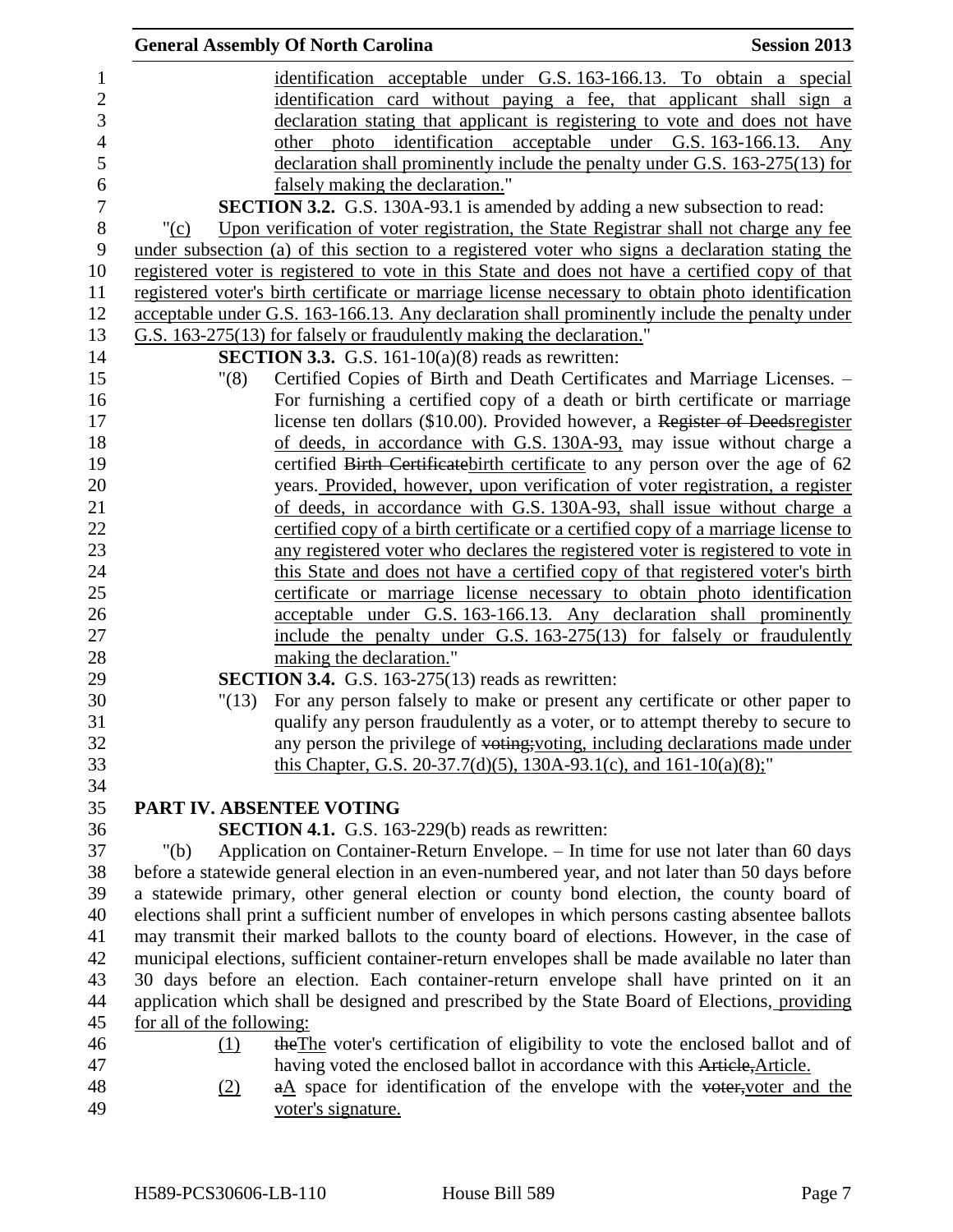|                                                                                                |                                   | <b>General Assembly Of North Carolina</b>                                                            | <b>Session 2013</b> |
|------------------------------------------------------------------------------------------------|-----------------------------------|------------------------------------------------------------------------------------------------------|---------------------|
|                                                                                                | (3)                               | and aA space for the identification of the two persons witnessing the casting                        |                     |
|                                                                                                |                                   | of the absentee ballot in accordance with G.S. 163-231, those persons'                               |                     |
|                                                                                                |                                   | signatures, and those persons' addresses.                                                            |                     |
|                                                                                                | (4)                               | A space for the name and address of any near relative or verifiable legal                            |                     |
|                                                                                                |                                   | guardian who assisted the voter if the voter is unable to complete and sign                          |                     |
|                                                                                                |                                   | the certification and that individual's signature.                                                   |                     |
|                                                                                                | <u>(5)</u>                        | $\underline{A}$ space for approval by the county board of elections.                                 |                     |
|                                                                                                | <u>(6)</u>                        | The envelope shallA space to allow reporting of a change of name as                                  |                     |
|                                                                                                |                                   | provided by G.S. 163-82.16.                                                                          |                     |
|                                                                                                | (7)                               | A prominent display of the unlawful acts under G.S. 163-226.3 and                                    |                     |
|                                                                                                |                                   | G.S. 163-275, except if there is not room on the envelope, the State Board of                        |                     |
|                                                                                                |                                   | Elections may provide for that disclosure to be made on a separate piece of                          |                     |
|                                                                                                |                                   | paper to be included along with the container-return envelope.                                       |                     |
|                                                                                                |                                   | The container-return envelope shall be printed in accordance with the instructions of the            |                     |
|                                                                                                | <b>State Board of Elections."</b> |                                                                                                      |                     |
|                                                                                                |                                   | <b>SECTION 4.2.</b> G.S. 163-230.1 reads as rewritten:                                               |                     |
|                                                                                                |                                   | "§ 163-230.1. Simultaneous issuance of absentee ballots with application.                            |                     |
|                                                                                                | (a)                               | A qualified voter who is eligible to vote by absentee ballot under                                   |                     |
|                                                                                                |                                   | G.S. 163-226(a)desires to vote by absentee ballot, or that voter's near relative or verifiable legal |                     |
|                                                                                                |                                   | guardian, shall complete a request form for in writing an application for absentee ballots, an       |                     |
|                                                                                                |                                   | absentee application and absentee ballots so that the county board of elections receives the that    |                     |
|                                                                                                |                                   | completed request form not later than 5:00 P.M. on the Tuesday before the election. That             |                     |
| completed written request form shall be signed by the voter, the voter's near relative, or the |                                   |                                                                                                      |                     |
|                                                                                                |                                   | voter's verifiable legal guardian.in compliance with G.S. 163-230.2. The county board of             |                     |
|                                                                                                |                                   | elections shall enter in the register of absentee requests, applications, and ballots issued the     |                     |
|                                                                                                |                                   | information required in G.S. 163-228 as soon as each item of that information becomes                |                     |
|                                                                                                |                                   | available. Upon receiving the application, completed request form, the county board of elections     |                     |
|                                                                                                |                                   | shall cause to be mailed to that voter in a single package: package that includes all of the         |                     |
|                                                                                                | following:                        |                                                                                                      |                     |
|                                                                                                | (1)                               | The official ballots the that voter is entitled to vote; vote.                                       |                     |
|                                                                                                | (2)                               | A container-return envelope for the ballots, printed in accordance with                              |                     |
|                                                                                                |                                   | G.S. 163-229; and G.S. 163-229.                                                                      |                     |
|                                                                                                | (3)                               | Repealed by Session Laws 1999-455, s. 10.                                                            |                     |
|                                                                                                | (4)                               | An instruction sheet.                                                                                |                     |
|                                                                                                |                                   | The ballots, envelope, and instructions shall be mailed to the voter by the county board's           |                     |
|                                                                                                |                                   | chairman, member, officer, or employee as determined by the board and entered in the register        |                     |
|                                                                                                | as provided by this Article.      |                                                                                                      |                     |
|                                                                                                | $\left( a1\right)$                | Absence for Sickness or Physical Disability. – Notwithstanding the provisions of                     |                     |
|                                                                                                |                                   | subsection (a) of this section, if a voter expects to be unable to go to the voting place to vote in |                     |
|                                                                                                |                                   | person on election day because of that voter's sickness or other physical disability, that voter or  |                     |
|                                                                                                |                                   | that voter's near relative or verifiable legal guardian may make written the request under           |                     |
|                                                                                                |                                   | subsection (a) of this section in person for absentee ballots to the board of elections of the       |                     |
|                                                                                                |                                   | county in which the voter is registered after 5:00 p.m. on the Tuesday before the election but       |                     |
|                                                                                                |                                   | not later than 5:00 p.m. on the day before the election. The county board of elections shall treat   |                     |
|                                                                                                |                                   | that completed request form in the same manner as a request under subsection (a) of this             |                     |
|                                                                                                |                                   | section but may personally deliver the application and ballots enter in the register of absentee     |                     |
|                                                                                                |                                   | requests, applications, and ballots issued the information required in G.S. 163-228 as soon as       |                     |
|                                                                                                |                                   | each item of that information becomes available. The county board of elections shall personally      |                     |
|                                                                                                |                                   | deliver to the requester in a single package:                                                        |                     |
|                                                                                                | $\leftrightarrow$                 | The official ballots the voter is entitled to vote;                                                  |                     |
|                                                                                                |                                   |                                                                                                      |                     |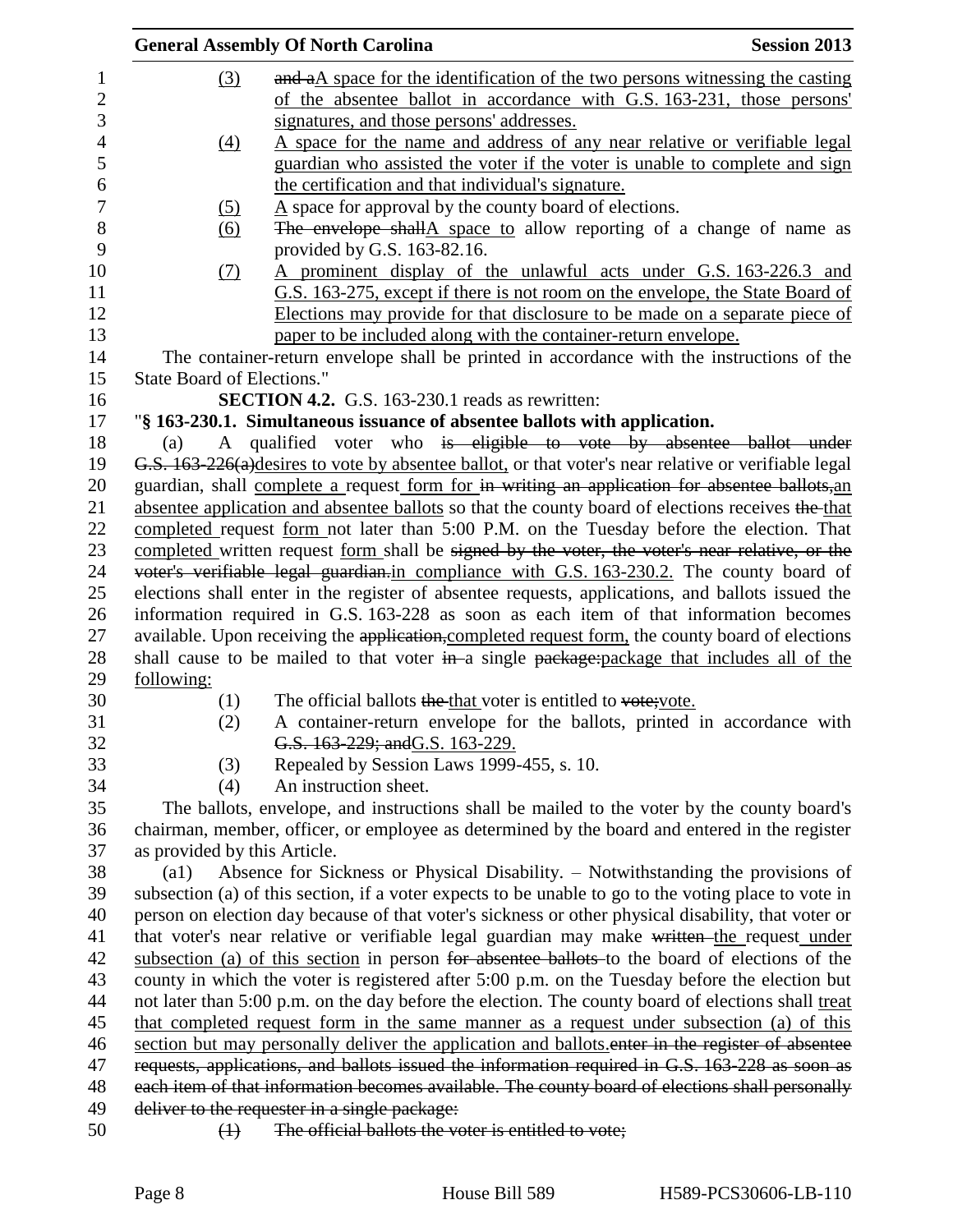|                |                              |                  | <b>General Assembly Of North Carolina</b>                                                         | <b>Session 2013</b> |
|----------------|------------------------------|------------------|---------------------------------------------------------------------------------------------------|---------------------|
| 1              |                              | (2)              | A container-return envelope for the ballots, printed in accordance with                           |                     |
| $\overline{c}$ |                              |                  | G.S. 163-229; and                                                                                 |                     |
| 3              |                              | $\left(3\right)$ | An instruction sheet.                                                                             |                     |
| $\overline{4}$ | (a2)                         |                  | Delivery of Absentee Ballots and Container-Return Envelope to Applicant. – When                   |                     |
| 5              |                              |                  | the county board of elections receives a completed request form for applications and absentee     |                     |
| 6              |                              |                  | ballots, the board shall promptly issue and transmit them to the voter in accordance with the     |                     |
| $\tau$         | following instructions:      |                  |                                                                                                   |                     |
| $\,8\,$        |                              | (1)              | On the top margin of each ballot the applicant is entitled to vote, the chair, a                  |                     |
| 9              |                              |                  | member, officer, or employee of the board of elections shall write or type the                    |                     |
| 10             |                              |                  | words "Absentee Ballot No. ____" or an abbreviation approved by the State                         |                     |
| 11             |                              |                  | Board of Elections and insert in the blank space the number assigned the                          |                     |
| 12             |                              |                  | applicant's application in the register of absentee requests, applications, and                   |                     |
| 13             |                              |                  | ballots issued. That person shall not write, type, or print any other matter                      |                     |
| 14             |                              |                  | upon the ballots transmitted to the absentee voter. Alternatively, the board of                   |                     |
| 15             |                              |                  | elections may cause to be barcoded on the ballot the voter's application                          |                     |
| 16             |                              |                  | number, if that barcoding system is approved by the State Board of                                |                     |
| 17             |                              |                  | Elections.                                                                                        |                     |
| 18             |                              | (2)              | The chair, member, officer, or employee of the board of elections shall fold                      |                     |
| 19             |                              |                  | and place the ballots (identified in accordance with the preceding                                |                     |
| 20             |                              |                  | instruction) in a container-return envelope and write or type in the                              |                     |
| 21             |                              |                  | appropriate blanks thereon, in accordance with the terms of G.S. 163-229(b),                      |                     |
| 22             |                              |                  | the absentee voter's name, the absentee voter's application number, and the                       |                     |
| 23             |                              |                  | designation of the precinct in which the voter is registered. If the ballot is                    |                     |
| 24             |                              |                  | barcoded under this section, the envelope may be barcoded rather than                             |                     |
| 25             |                              |                  | having the actual number appear. The person placing the ballots in the                            |                     |
| 26             |                              |                  | envelopes shall leave the container-return envelope holding the ballots                           |                     |
| 27             |                              |                  | unsealed.                                                                                         |                     |
| 28             |                              | (3)              | The chair, member, officer, or employee of the board of elections shall then                      |                     |
| 29             |                              |                  | place the unsealed container-return envelope holding the ballots together                         |                     |
| 30             |                              |                  | with printed instructions for voting and returning the ballots, in an envelope                    |                     |
| 31             |                              |                  | addressed to the voter at the post office address stated in the request, seal the                 |                     |
| 32             |                              |                  | envelope, and mail it at the expense of the county board of elections:                            |                     |
| 33             |                              |                  | Provided, that in case of a request received after 5:00 p.m. on the Tuesday                       |                     |
| 34             |                              |                  | before the election under the provisions of subsection (a1) of this section, in                   |                     |
| 35             |                              |                  | lieu of transmitting the ballots to the voter in person or by mail, the chair,                    |                     |
| 36             |                              |                  | member, officer, or employee of the board of elections may deliver the                            |                     |
| 37             |                              |                  | sealed envelope containing the instruction sheet and the container-return                         |                     |
| 38             |                              |                  | envelope holding the ballots to a near relative or verifiable legal guardian of                   |                     |
| 39             |                              |                  | the voter.                                                                                        |                     |
| 40             |                              |                  | The county board of elections may receive completed written requests request forms for            |                     |
| 41             |                              |                  | applications at any time prior to the election but shall not mail applications and ballots to the |                     |
| 42             |                              |                  | voter or issue applications and ballots in person earlier than 60 days prior to the statewide     |                     |
| 43             |                              |                  | general election in an even-numbered year, or earlier than 50 days prior to any other election,   |                     |
| 44             |                              |                  | except as provided in G.S. 163-227.2. No election official shall issue applications for absentee  |                     |
| 45             |                              |                  | ballots except in compliance with this Article.                                                   |                     |
| 46             | (b)                          |                  | The application shall be completed and signed by the voter personally, the ballots                |                     |
| 47             |                              |                  | marked, the ballots sealed in the container-return envelope, and the certificate completed as     |                     |
| 48             | provided in G.S. $163-231$ . |                  |                                                                                                   |                     |
| 49             | (c)                          |                  | At its next official meeting after return of the completed container-return envelope              |                     |
| 50             |                              |                  | with the voter's ballots, the county board of elections shall determine whether the               |                     |
| 51             |                              |                  | container-return envelope has been properly executed. If the board determines that the            |                     |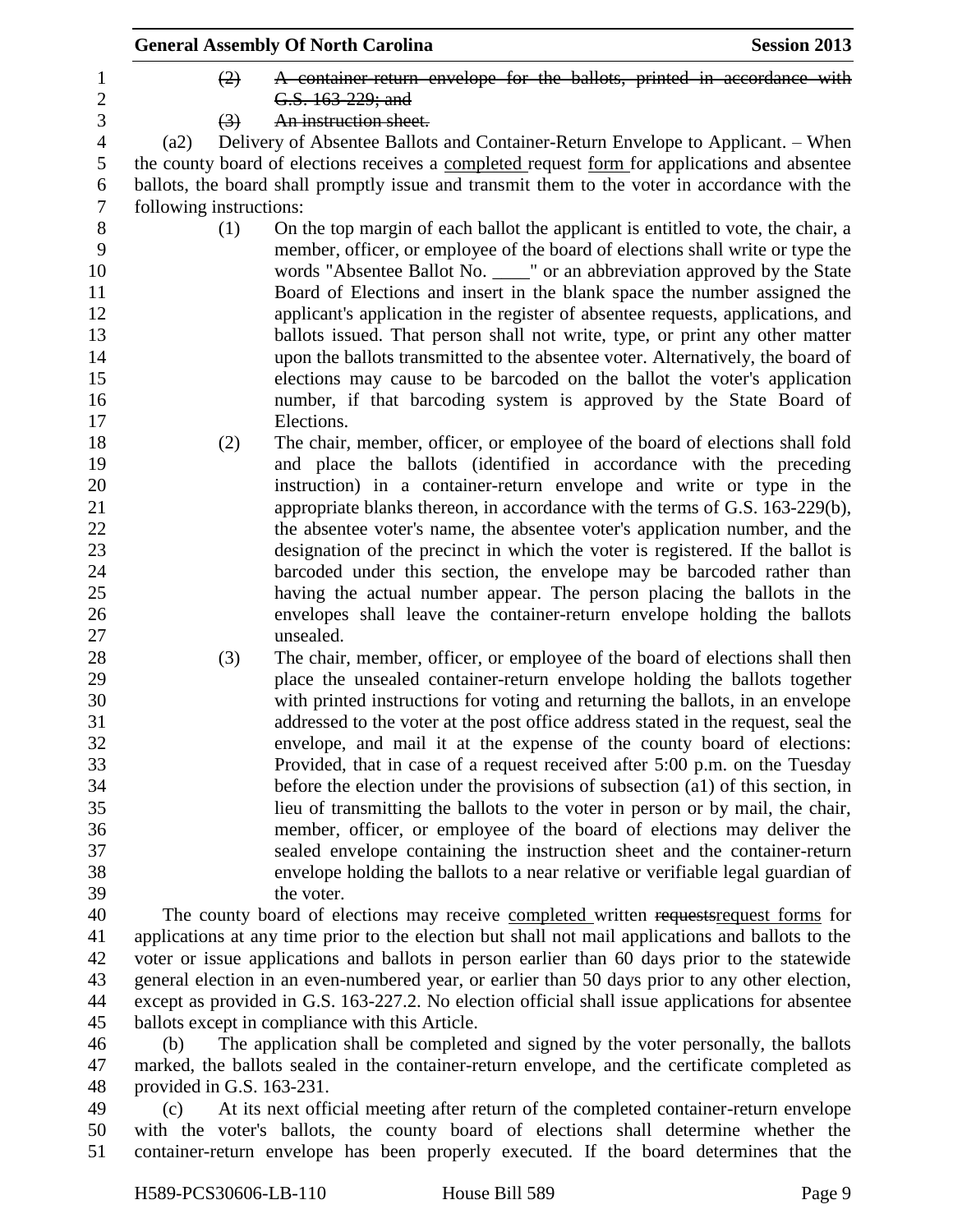container-return envelope has been properly executed, it shall approve the application and

deposit the container-return envelope with other container-return envelopes for the envelope to

 be opened and the ballots counted at the same time as all other container-return envelopes and absentee ballots.

 (c1) Required Meeting of County Board of Elections. – During the period commencing on the third Tuesday before an election, in which absentee ballots are authorized, the county board of elections shall hold one or more public meetings each Tuesday at 5:00 p.m. for the purpose of action on applications for absentee ballots. At these meetings, the county board of elections shall pass upon applications for absentee ballots.

 If the county board of elections changes the time of holding its meetings or provides for additional meetings in accordance with the terms of this subsection, notice of the change in hour and notice of the schedule of additional meetings, if any, shall be published in a newspaper circulated in the county at least 30 days prior to the election.

 At the time the county board of elections makes its decision on an application for absentee ballots, the board shall enter in the appropriate column in the register of absentee requests, applications, and ballots issued opposite the name of the applicant a notation of whether the applicant's application was "Approved" or "Disapproved".

 The decision of the board on the validity of an application for absentee ballots shall be final subject only to such review as may be necessary in the event of an election contest. The county board of elections shall constitute the proper official body to pass upon the validity of all applications for absentee ballots received in the county; this function shall not be performed by the chairman or any other member of the board individually.

23 (d) Repealed by Session Laws 1999-455, s. 10.

 (e) The State Board of Elections, by rule or by instruction to the county board of elections, shall establish procedures to provide appropriate safeguards in the implementation of this section.

 (f) For the purpose of this Article, "near relative" means spouse, brother, sister, parent, grandparent, child, grandchild, mother-in-law, father-in-law, daughter-in-law, son-in-law, stepparent, or stepchild."

**SECTION 4.3.** G.S. 163-230.2 reads as rewritten:

# "**§ 163-230.2. Method of requesting absentee ballots.**

 (a) Valid Types of Written Requests. – A completed written request form for an absentee ballot as required by G.S. 163-230.1 is valid only if it is written entirely by the 34 requester personally, or is on a form generated created by the county board of elections State Board and signed by the requester. voter requesting absentee ballots or that voter's near relative or verifiable legal guardian. The county board of elections shall issue a request form only to the voter seeking to vote by absentee ballot or to a person authorized by G.S. 163-230.1 to make a request for the voter. If a requester, due to disability or illiteracy, is unable to complete a written request, that requester may receive assistance in writing that request from an individual of that requester's choice.The State Board shall make the form available at its offices, online, and in each county board of elections office, and that form may be reproduced. A voter may make a request in person or by writing to the county board for the form to request an absentee ballot. The request form for an absentee ballot shall require at least the following information: (1) The name and address of the residence of the voter. (2) The name and address of the voter's near relative or verifiable legal guardian if that individual is making the request. (3) The address of the voter to which the application and absentee ballots are to

- be mailed if different from the residence address of the voter.
- (4) One or more of the following in the order of preference: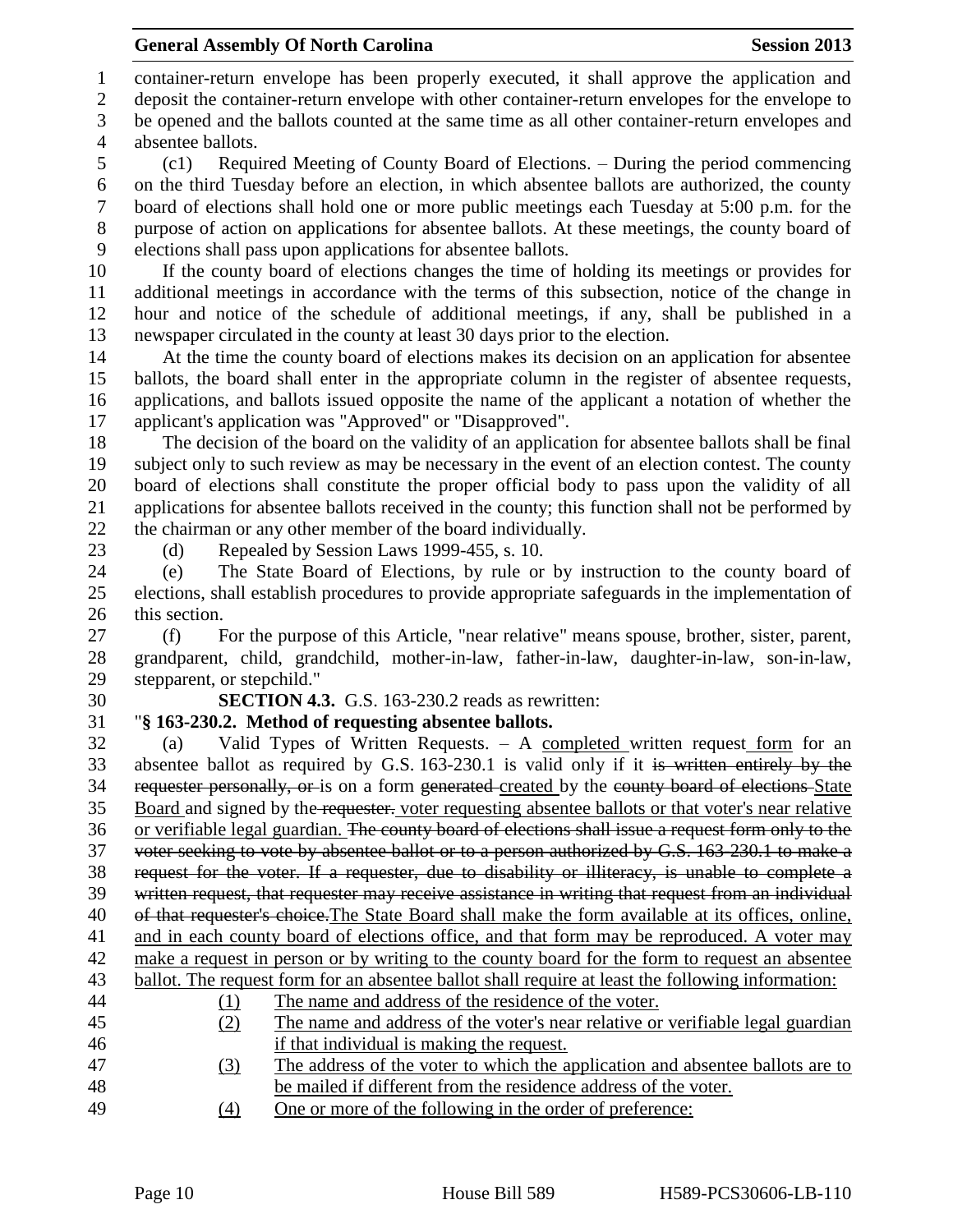|                |                               | <b>General Assembly Of North Carolina</b>                                                              | <b>Session 2013</b> |
|----------------|-------------------------------|--------------------------------------------------------------------------------------------------------|---------------------|
| $\mathbf{1}$   |                               | The number of the voter's North Carolina drivers license issued under<br>$\underline{a}$ .             |                     |
| $\overline{2}$ |                               | <u>Article 2 of Chapter 20 of the General Statutes, including a learner's</u>                          |                     |
| 3              |                               | permit or a provisional license.                                                                       |                     |
| 4              |                               | The number of the voter's special identification card for nonoperators<br><u>b.</u>                    |                     |
| 5              |                               | issued under G.S. 20-37.7.                                                                             |                     |
| 6              |                               | The last four digits of the applicant's social security number.<br>$\underline{c}$ .                   |                     |
| $\overline{7}$ | (5)                           | The voter's date of birth.                                                                             |                     |
| 8              | (6)                           | The signature of the voter or of the voter's near relative or verifiable legal                         |                     |
| 9              |                               | guardian if that individual is making the request.                                                     |                     |
| 10             | $\left( a1\right)$            | A completed request form for an absentee ballot shall be deemed a request to update                    |                     |
| 11             |                               | the official record of voter registration for that voter and shall be confirmed in writing in          |                     |
| 12             |                               | accordance with G.S. 163-82.14(d).                                                                     |                     |
| 13             | (a2)                          | The completed request form for an absentee ballot shall be delivered to the county                     |                     |
| 14             |                               | board of elections. If the voter does not include the information requested in subdivision $(a)(4)$    |                     |
| 15             |                               | of this section, a copy of a document listed in G.S. $163-166.12(a)(2)$ shall accompany the            |                     |
| 16             | completed request form.       |                                                                                                        |                     |
| 17             | (a3)                          | Upon receiving a completed request form for an absentee ballot, the county board                       |                     |
| 18             |                               | shall verify the voter registration. If verified, the absentee ballots and certification form shall be |                     |
| 19             |                               | mailed to the voter, unless personally delivered to the requester in accordance with                   |                     |
| 20             |                               | G.S. 163-230(a1). If the voter's official record of voter registration conflicts with the completed    |                     |
| 21             |                               | request form for an absentee ballot or cannot be verified, the voter shall be so notified. If the      |                     |
| 22             |                               | county board cannot resolve the differences, no application or absentee ballots shall be issued.       |                     |
| 23             | (b)                           | Invalid Types of Written Requests. $- A$ request is not valid if it does not comply                    |                     |
| 24             |                               | with subsection (a) of this section. If a county board of elections receives a request for an          |                     |
| 25             |                               | absentee ballot that does not comply with subsection (a) of this section, the board shall not          |                     |
| 26             |                               | issue an application and ballot under G.S. 163-230.1.                                                  |                     |
| 27             | (c)                           | Rules by State Board. - The State Board of Elections shall adopt rules for the                         |                     |
| 28             | enforcement of this section." |                                                                                                        |                     |
| 29             |                               | <b>SECTION 4.4.</b> G.S. 163-231 reads as rewritten:                                                   |                     |
| 30             |                               | "§ 163-231. Voting absentee ballots and transmitting them to the county board of                       |                     |
| 31             | elections.                    |                                                                                                        |                     |
| 32             | (a)                           | Procedure for Voting Absentee Ballots. $-$ In the presence of $a$ persontwo persons                    |                     |
| 33             |                               | who is are at least 18 years of age, and who is are not disqualified by G.S. $163-226.3(a)(4)$ or      |                     |
| 34             |                               | G.S. 163-237(b1), the voter shall: shall do all of the following:                                      |                     |
| 35             | (1)                           | Mark the voter's ballots, or cause them to be marked by that person in the                             |                     |
| 36             |                               | voter's presence according to the voter's instruction; instruction.                                    |                     |
| 37             | (2)                           | Fold each ballot separately, or cause each of them to be folded in the voter's                         |                     |
| 38             |                               | presence; presence.                                                                                    |                     |
| 39             |                               | Place the folded ballots in the container-return envelope and securely seal it,                        |                     |
| 40             | (3)                           | or have this done in the voter's presence; presence.                                                   |                     |
| 41             |                               | Make the application printed on the container-return envelope according to                             |                     |
| 42             | (4)                           | the provisions of G.S. 163-229(b) and make the certificate printed on the                              |                     |
|                |                               |                                                                                                        |                     |
| 43             |                               | container-return envelope according to the provisions of G.S. 163-229(b).                              |                     |
| 44             | (5)                           | Require those two persons in whose presence the voter marked that voter's                              |                     |
| 45             |                               | ballots to sign the application and certificate as witnesses and to indicate                           |                     |
| 46             |                               | those persons' addresses.                                                                              |                     |
| 47             |                               | The person-persons in whose presence the ballot is marked shall at all times respect the               |                     |
| 48             |                               | secrecy of the ballot and the privacy of the absentee voter, unless the voter requests the person's    |                     |
| 49             |                               | assistance and the that person is otherwise authorized by law to give assistance. The person in        |                     |
| 50             |                               | whose presence the ballot was marked shall sign the application and certificate as a witness and       |                     |
| 51             |                               | shall indicate that person's address. When thus executed, the sealed container-return envelope,        |                     |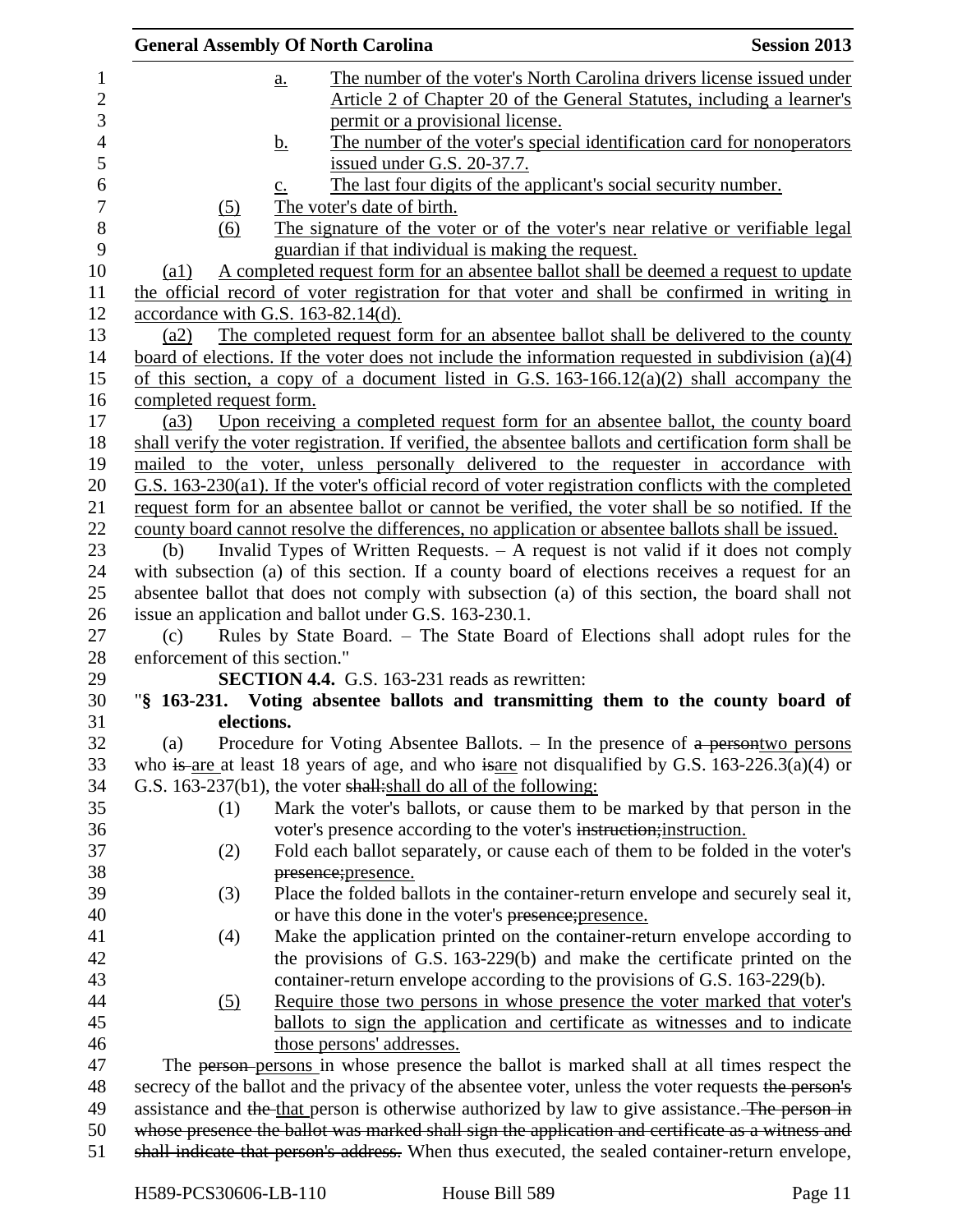#### **General Assembly Of North Carolina Session 2013**

 with the ballots enclosed, shall be transmitted in accordance with the provisions of subsection (b) of this section to the county board of elections which issued the ballots. (a1) Repealed by Session Laws 1987, c. 583, s. 1.

 (b) Transmitting Executed Absentee Ballots to County Board of Elections. – The sealed container-return envelope in which executed absentee ballots have been placed shall be transmitted to the county board of elections who issued them as follows: All ballots issued under the provisions of Articles 20this Article and Article 21A of this Chapter shall be transmitted by mail or by commercial courier service, at the voter's expense, or delivered in person, or by the voter's near relative or verifiable legal guardian not later than 5:00 p.m. on the day before the statewide primary or general election or county bond election. Ballots issued under the provisions of Article 21A of this Chapter may also be electronically transmitted. If 12 ballots are received later than that hour, they those absentee ballots shall not be accepted unless (i) federal law so requires, (ii) if ballots issued under Article 20 of this Chapter Article, the absentee ballots are postmarked by the day of the statewide primary or general election or county bond election and are received by the county board of elections not later than three days 16 after the election by 5:00 p.m., or (iii) if ballots-issued under Article 21A of this Chapter Chapter, the absentee ballots are received by the county board of elections not later than the end of business on the business day before the canvass conducted by the county board of elections held pursuant to G.S. 163-182.5. Ballots issued under Article 20 of this Chapter 20 Article not postmarked by the day of the election shall not be accepted by the county board of elections."

**SECTION 4.5.** G.S. 163-226 is amended by adding a new subsection to read:

 "(d) The Term "Verifiable Legal Guardian." – An individual appointed guardian under Chapter 35A of the General Statutes. For a corporation appointed as a guardian under that Chapter, the corporation may submit a list of 10 named individuals to the State Board of Elections who may act for that corporation under this Article."

**SECTION 4.6.(a)** G.S. 163-226.3(a)(4) reads as rewritten:

 "(a) Any person who shall, in connection with absentee voting in any election held in this State, do any of the acts or things declared in this section to be unlawful, shall be guilty of a Class I felony. It shall be unlawful:

…

 (4) For any owner, manager, director, employee, or other person, other than the voter's near relative or verifiable legal guardian, to (i) make a written request pursuant to G.S. 163-230.1 or (ii) sign an application and certificate as a witness, on behalf of a registered voter voter, who is a patient in any hospital, clinic, nursing home or rest home in this State or for any owner, manager, director, employee, or other person other than the voter's near relative or verifiable legal guardian, to mark the voter's absentee ballot or assist such a voter in marking an absentee ballot. This subdivision does not apply to members, employees, or volunteers of the county board of elections, if those members, employees, or volunteers are working as part of a multipartisan team trained and authorized by the county board of elections to assist voters with absentee ballots. Each county board of elections shall train and authorize such teams, pursuant to procedures which shall be adopted by the State Board of Elections. If neither the voter's near relative nor a verifiable legal guardian is available to assist the voter, and a multipartisan team is not available to assist the voter within 15 days of a telephonic request to the county board of elections, the voter may obtain such assistance from any person other than (i) an owner, manager, director, employee of the hospital, clinic, nursing home, or rest home in which the voter is a patient or resident; (ii) an individual who holds any elective office under the United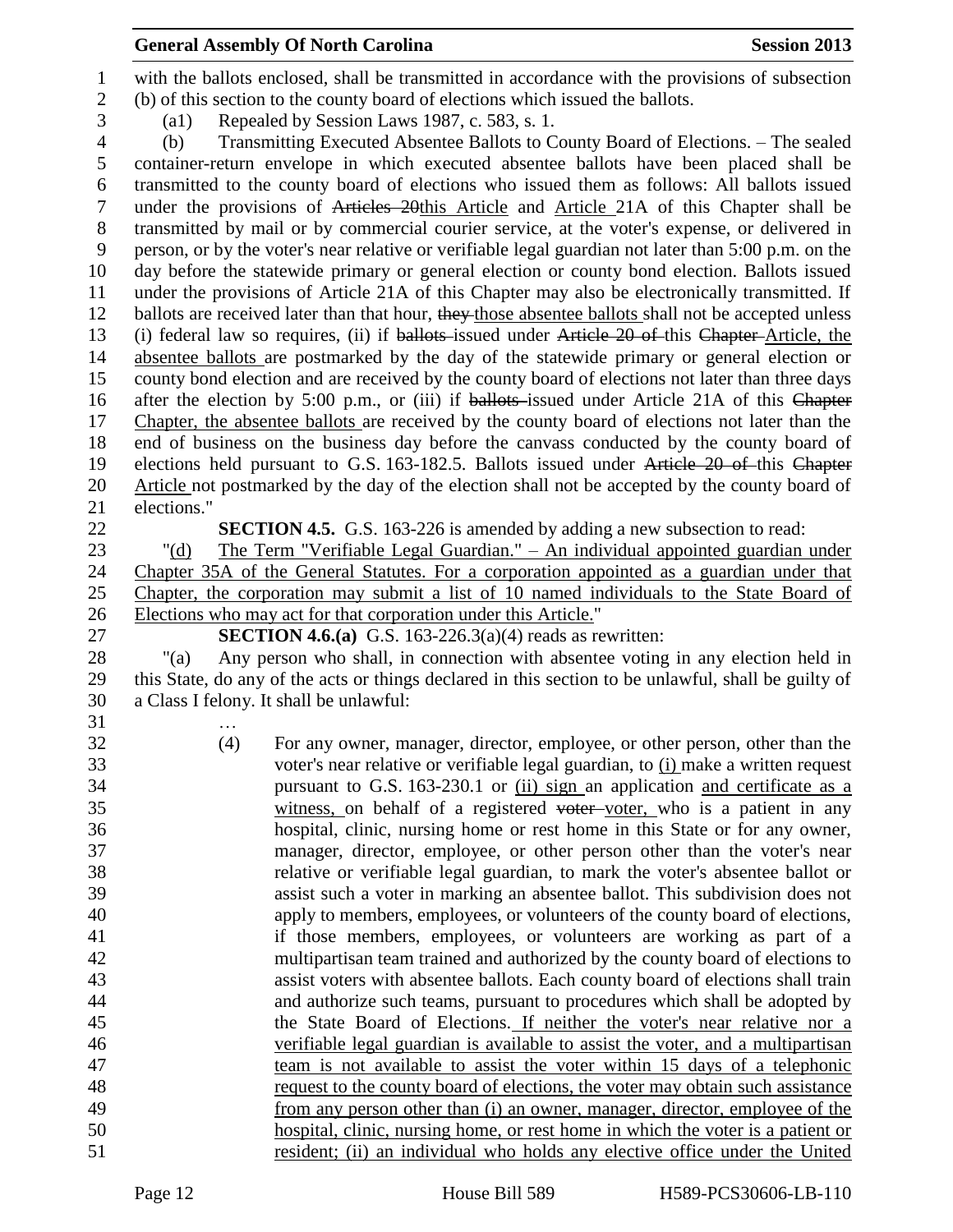|                                                                 | <b>General Assembly Of North Carolina</b>                                                                                                                                                                                                                                                                                                                                                                                                                                                                                                                                                   | <b>Session 2013</b> |
|-----------------------------------------------------------------|---------------------------------------------------------------------------------------------------------------------------------------------------------------------------------------------------------------------------------------------------------------------------------------------------------------------------------------------------------------------------------------------------------------------------------------------------------------------------------------------------------------------------------------------------------------------------------------------|---------------------|
| $\mathbf{1}$<br>$\overline{2}$<br>3<br>$\overline{4}$<br>5<br>6 | States, this State, or any political subdivision of this State; (iii) an individual<br>who is a candidate for nomination or election to such office; or (iv) an<br>individual who holds any office in a State, congressional district, county, or<br>precinct political party or organization, or who is a campaign manager or<br>treasurer for any candidate or political party; provided that a delegate to a<br>convention shall not be considered a party office. None of the persons listed                                                                                            |                     |
| $\tau$<br>$\,8\,$<br>9                                          | in (i) through (iv) of this subdivision may sign the application and certificate<br>as a witness for the patient.<br>11                                                                                                                                                                                                                                                                                                                                                                                                                                                                     |                     |
| 10<br>11<br>12<br>13<br>14<br>15                                | <b>SECTION 4.6(b).</b> The State Board of Elections shall adopt rules prior to October<br>1, 2013, concerning the multipartisan teams authorized by G.S. $163-226.3(a)(4)$ , as amended by<br>subsection (a) of this section, to ensure that each county has no later than the day absentee<br>voting begins for each primary and election trained teams to promptly assist patients and<br>residents of any hospital, clinic, nursing home, or rest home in that county in casting absentee<br>ballots as provided by law. Such rules shall be initially established as temporary rules in |                     |
| 16<br>17                                                        | accordance with Chapter 150B of the General Statutes.                                                                                                                                                                                                                                                                                                                                                                                                                                                                                                                                       |                     |
| 18<br>19<br>20<br>21<br>22                                      | PART V. REGISTRATION AND EDUCATION<br><b>SECTION 5.1.</b> G.S. 163-82.20 is amended by adding a new subsection to read:<br>Additional Public Agencies Permitted to Offer Registration. - If approved by the<br>" $(i)$<br>State Board of Elections, the county board of elections, and the county board of commissioners,<br>a county may offer voter registration in accordance with this section through the following                                                                                                                                                                    |                     |
| 23<br>24<br>25<br>26                                            | additional public offices:<br>Senior centers or facilities operated by the county.<br>(1)<br>Parks and recreation services operated by the county."<br>(2)<br><b>SECTION 5.2</b> The State Board of Elections shall disseminate information about                                                                                                                                                                                                                                                                                                                                           |                     |
| 27<br>28<br>29<br>30<br>31                                      | photo identification requirements for voting, provide information on how to obtain photo<br>identification appropriate for voting, and assist any registered voter without photo identification<br>appropriate for voting with obtaining such photo identification. Information may be distributed<br>through public service announcements, print, radio, television, online, and social media. The<br>State Board shall work with public agencies, private partners, and nonprofits to identify voters                                                                                     |                     |
| 32<br>33<br>34<br>35<br>36                                      | without photo identification appropriate for voting and assist those voters in securing the photo<br>identification appropriate for voting. All outreach efforts to notify voters of the photo<br>identification requirements shall be accessible to the elderly and persons with disabilities. The<br>State Board of Elections shall work with county boards of elections in those counties where<br>there is no Division of Motor Vehicles drivers license office open five days a week to (i)                                                                                            |                     |
| 37<br>38<br>39<br>40                                            | widely communicate information about the availability and schedules of Division of Motor<br>Vehicles mobile units and (ii) provide volunteers to assist voters with obtaining photo<br>identification through mobile units or through any local government that makes photo<br>identification available.                                                                                                                                                                                                                                                                                    |                     |
| 41<br>42<br>43<br>44                                            | <b>SECTION 5.3.</b> Education and Publicity Requirements. - The public shall be<br>educated about the photo identification to vote requirements of this act as follows:<br>As counties use their regular processes to notify voters of assignments and<br>(1)<br>reassignments to districts for election to the United States House of                                                                                                                                                                                                                                                      |                     |
| 45<br>46<br>47<br>48                                            | Representatives, State Senate, State House of Representatives, or local<br>office, by including information about the provisions of this act.<br>As counties send new voter registration cards to voters as a result of new<br>(2)<br>registration, changes of address, or other reasons, by including information                                                                                                                                                                                                                                                                          |                     |
| 49<br>50<br>51                                                  | about the provisions of this act.<br>Counties that maintain a board of elections Web site shall include<br>(3)<br>information about the provisions of this act.                                                                                                                                                                                                                                                                                                                                                                                                                             |                     |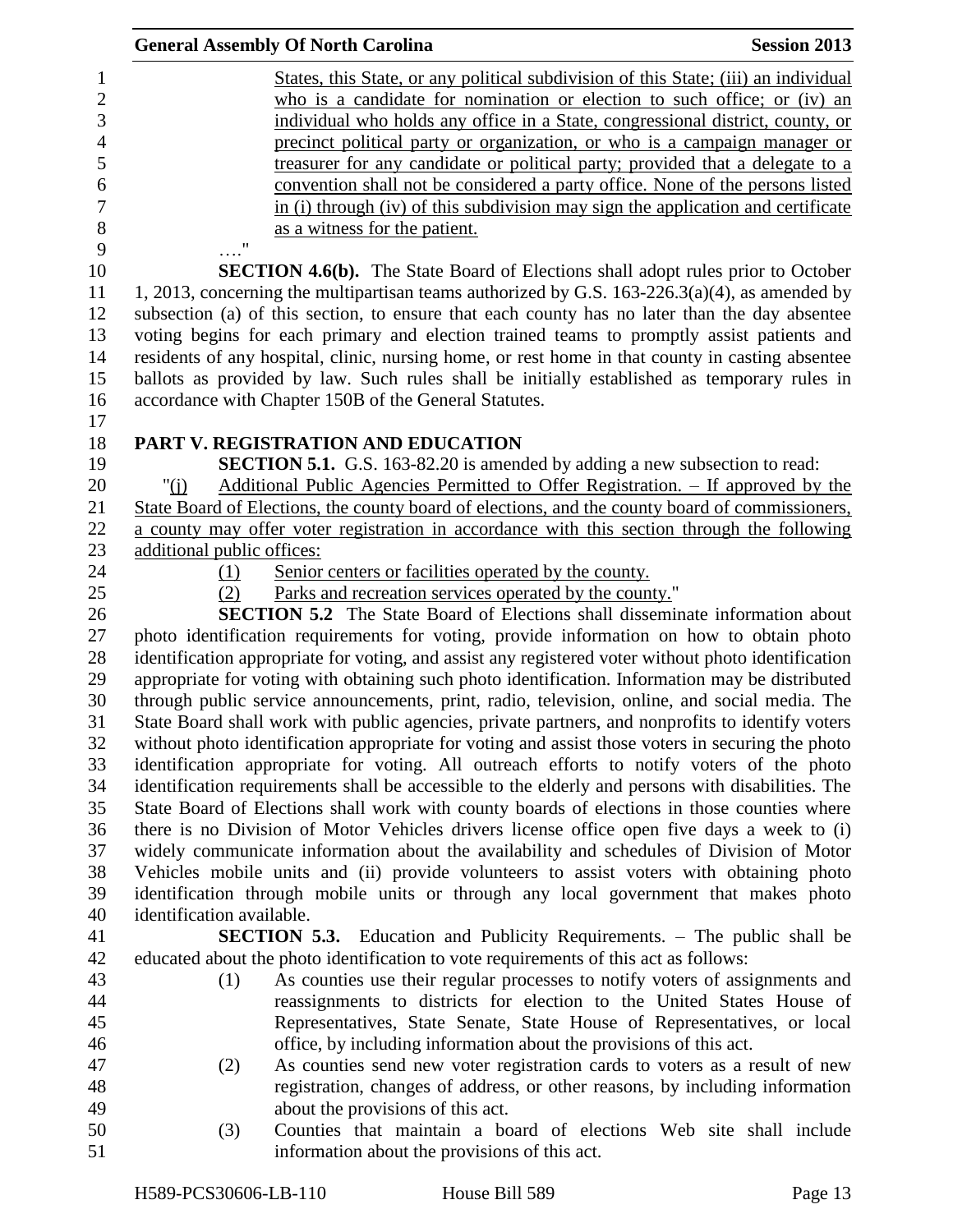|            |     | <b>General Assembly Of North Carolina</b>                                                                                                                                                         | <b>Session 2013</b> |
|------------|-----|---------------------------------------------------------------------------------------------------------------------------------------------------------------------------------------------------|---------------------|
|            | (4) | Notices of elections published by county boards of elections under                                                                                                                                |                     |
|            |     | G.S. 163-22(8) for the 2014 primary and 2014 general election shall include                                                                                                                       |                     |
|            |     | a brief statement that photo identification will be required to vote in person                                                                                                                    |                     |
|            |     | beginning in 2016.                                                                                                                                                                                |                     |
|            | (5) | The State Board of Elections shall include on its Web site information about                                                                                                                      |                     |
|            |     | the provisions of this act.                                                                                                                                                                       |                     |
|            | (6) | Counties shall post at the polls and at early voting sites beginning with the                                                                                                                     |                     |
|            |     | 2014 primary elections information about the provisions of this act.                                                                                                                              |                     |
|            | (7) | The State Board of Elections shall distribute information about the photo                                                                                                                         |                     |
|            |     | identification requirements to groups and organizations serving persons with                                                                                                                      |                     |
|            |     | disabilities or the elderly.                                                                                                                                                                      |                     |
|            | (8) | The State Board of Elections, the Division of Motor Vehicles, and county                                                                                                                          |                     |
|            |     | boards of elections in counties where there is no Division of Motor Vehicles                                                                                                                      |                     |
|            |     | drivers license office open five days a week shall include information about                                                                                                                      |                     |
|            |     | mobile unit schedules on existing Web sites, shall distribute information                                                                                                                         |                     |
|            |     | about these schedules to registered voters identified without photo                                                                                                                               |                     |
|            |     | identification, and shall publicize information about the mobile unit                                                                                                                             |                     |
|            |     | schedules through other available means.                                                                                                                                                          |                     |
|            | (9) | The State Board of Elections and county boards of elections shall direct                                                                                                                          |                     |
|            |     | volunteers to assist registered voters and shall publicize available assistance                                                                                                                   |                     |
|            |     | in obtaining photo identification where available through local governments                                                                                                                       |                     |
|            |     | in counties where there is no Division of Motor Vehicles drivers license                                                                                                                          |                     |
|            |     | office open five days a week.                                                                                                                                                                     |                     |
|            |     | <b>SECTION 5.4.</b> The State Board of Elections shall include in all forms prepared by                                                                                                           |                     |
|            |     | the Board a prominent statement that submitting fraudulently or falsely completed declarations                                                                                                    |                     |
|            |     | is a Class I felony under Chapter 163 of the General Statutes.                                                                                                                                    |                     |
|            |     | <b>SECTION 5.5.</b> By April 1, 2014, the State Board of Elections shall review and                                                                                                               |                     |
|            |     | make recommendations to the Joint Legislative Elections Oversight Committee on the steps                                                                                                          |                     |
|            |     | recommended by the Board to implement the use of electronic and digital information in all                                                                                                        |                     |
|            |     | polling places statewide. The review shall address all of the following:                                                                                                                          |                     |
|            | (1) | Obtaining digital photographs of registered voters and verifying identity of                                                                                                                      |                     |
|            |     | those voters.                                                                                                                                                                                     |                     |
|            |     | Maintaining information stored electronically in a secure fashion.                                                                                                                                |                     |
|            | (2) | Utilizing electronically stored information, including digital photographs and                                                                                                                    |                     |
|            | (3) | electronic signatures, to create electronic pollbooks.                                                                                                                                            |                     |
|            | (4) | Using electronic pollbooks to assist in identifying individuals attempting to                                                                                                                     |                     |
|            |     | vote more than once in an election.                                                                                                                                                               |                     |
|            |     | A proposed plan for a pilot project to implement electronic pollbooks,                                                                                                                            |                     |
|            | (5) | including the taking of digital photographs at the polling place to supplement                                                                                                                    |                     |
|            |     | the electronic pollbooks.                                                                                                                                                                         |                     |
|            |     |                                                                                                                                                                                                   |                     |
|            | (6) | Any other related matter identified by the State Board impacting the use of                                                                                                                       |                     |
|            |     | digital and electronic information in the voting place.                                                                                                                                           |                     |
|            |     | PART VI. SEVERABILITY AND EFFECTIVE DATE                                                                                                                                                          |                     |
|            |     |                                                                                                                                                                                                   |                     |
|            |     | <b>SECTION 6.1.</b> If any provision of this act or its application is held invalid, the                                                                                                          |                     |
|            |     | invalidity does not affect other provisions or applications of this act that can be given effect<br>without the invalid provisions or application, and to this end the provisions of this act are |                     |
| severable. |     |                                                                                                                                                                                                   |                     |
|            |     | <b>SECTION 6.2.</b> This act becomes effective as follows:                                                                                                                                        |                     |
|            | (1) | Parts I and VI of this act are effective when this act becomes law.                                                                                                                               |                     |
|            |     |                                                                                                                                                                                                   |                     |